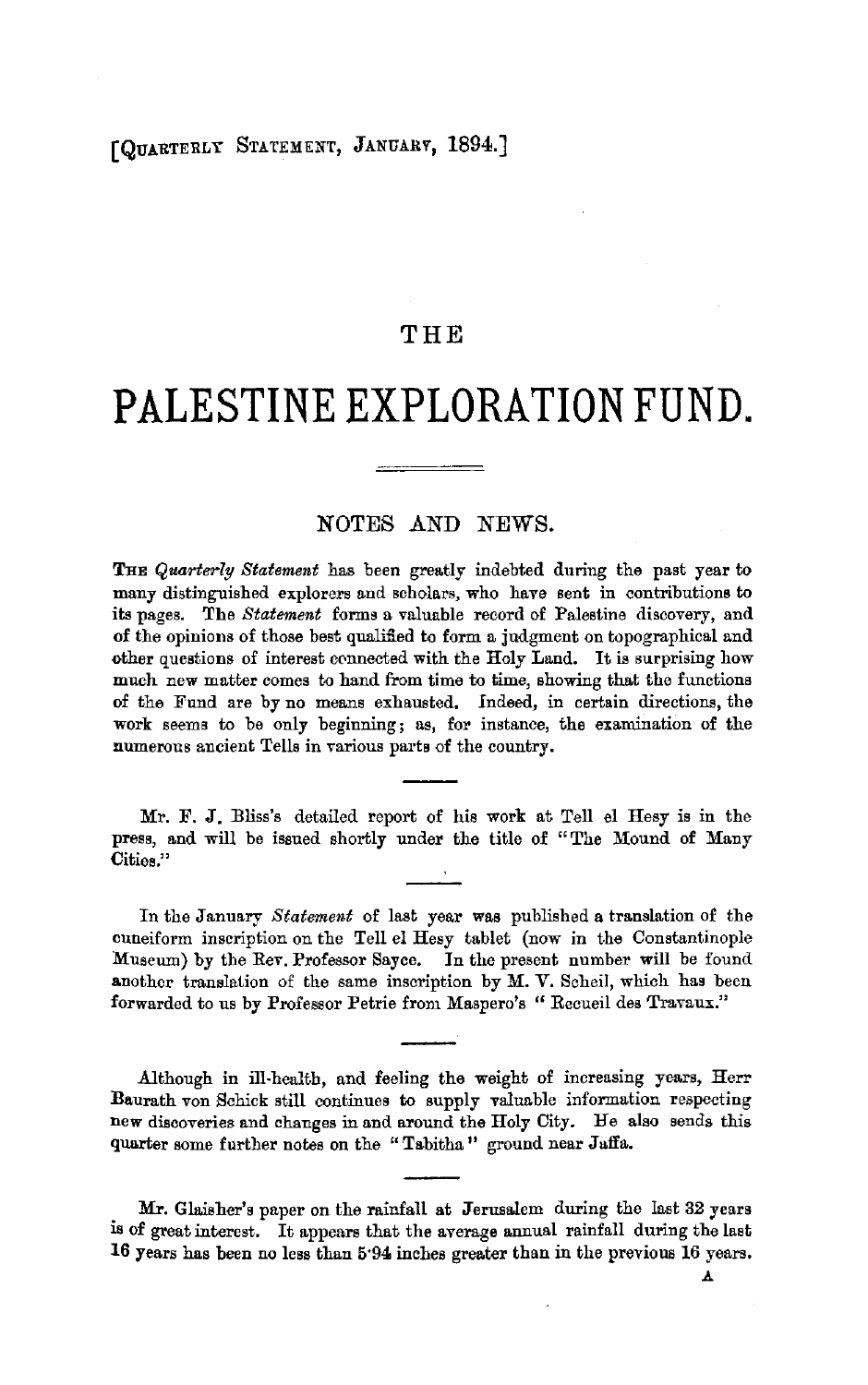#### 2 *NOTES* AND NEWS.

Whether this indicates a permanent increase, or merely the highest amount **of a** cycle of years, cannot yet be determined. The diagram appended to **Mr.** Glaisher's paper will show at a glance the amount of the rainfall in the several years.

It is reported that a Turkish expedition is about to examine the shores **of**  the Dead Sea, and that two boats manned by Jaffa sailors have been transported from Jaffa, and are now afloat on the Dead Sea for the purpose.

We are enabled this quarter to publish a paper by P. J. Baldensperger, Esq., on the "Orders of Holy Men in Palestine," and a paper by Major Conder on the Jews of Palestine under the Romans during the first two centuries of the Christian era.

.A. lecture by the Rev. Canon Curtis, of Constantinople, on the sarcophagi found at Bidon, and now in the Imperial Museum at Constantinople, is in ·print, and will, it is hoped, be published, with illustrations, in our April number.

Professor Ramsay, of Aberdeen, has favoured us with upwards of 200 Greek and other inscriptions collected in the Hauran by the Rev. **W.** Ewing, whilst attached to the Scotch mission at Tiberias. It is intended to publish them shortly.

The recent publication of a book in Jerusalem by Mr. G. R. Lees has given offence to the Turkish authorities, who seized the copies and prohibited the sale until certain alterations were promised. The matter is mentioned in these columns because everything connected with Jerusalem and the relations of our countrymen with the authorities concerns us. The Society has nothing to do with the work in question or with any works on the Holy Land except those published by themselves. We are, however, sure that **Mr.** Lees would be the last writer willingly to offend local feelings.

Mr. G. Armstrong's Raised Map of Palestine is attracting much attention, and it is difficult to supply promptly all the orders that come in for it.

The "Times" of September 18th contains the following remarks on Mr. Armstrong's new raised map of Palestine:-" After five years of untiring industry Mr. George Armstrong, the Assistant Secretary to the Palestine Exploration Fund, has produced and perfected a work of which he may justly feel proud. A raised map must prove of the greatest interest to all who have visited or intend to visit the tract of country which it represents, affording, as it does, a picture.au *vol d'oiseau* of all the physical features. Mr. Armstrong's interesting work will faithfully present to those who have had the advantage of touring in Palestine the old familiar routes they have traversed, and will give to those who have yet to enjoy such a journey a clear idea of the sort of country they may expect to see. The map, which is constructed on the basis of the Surveys of the Palestine Exploration Fund, on a scale of  $\frac{3}{8}$ -in. to the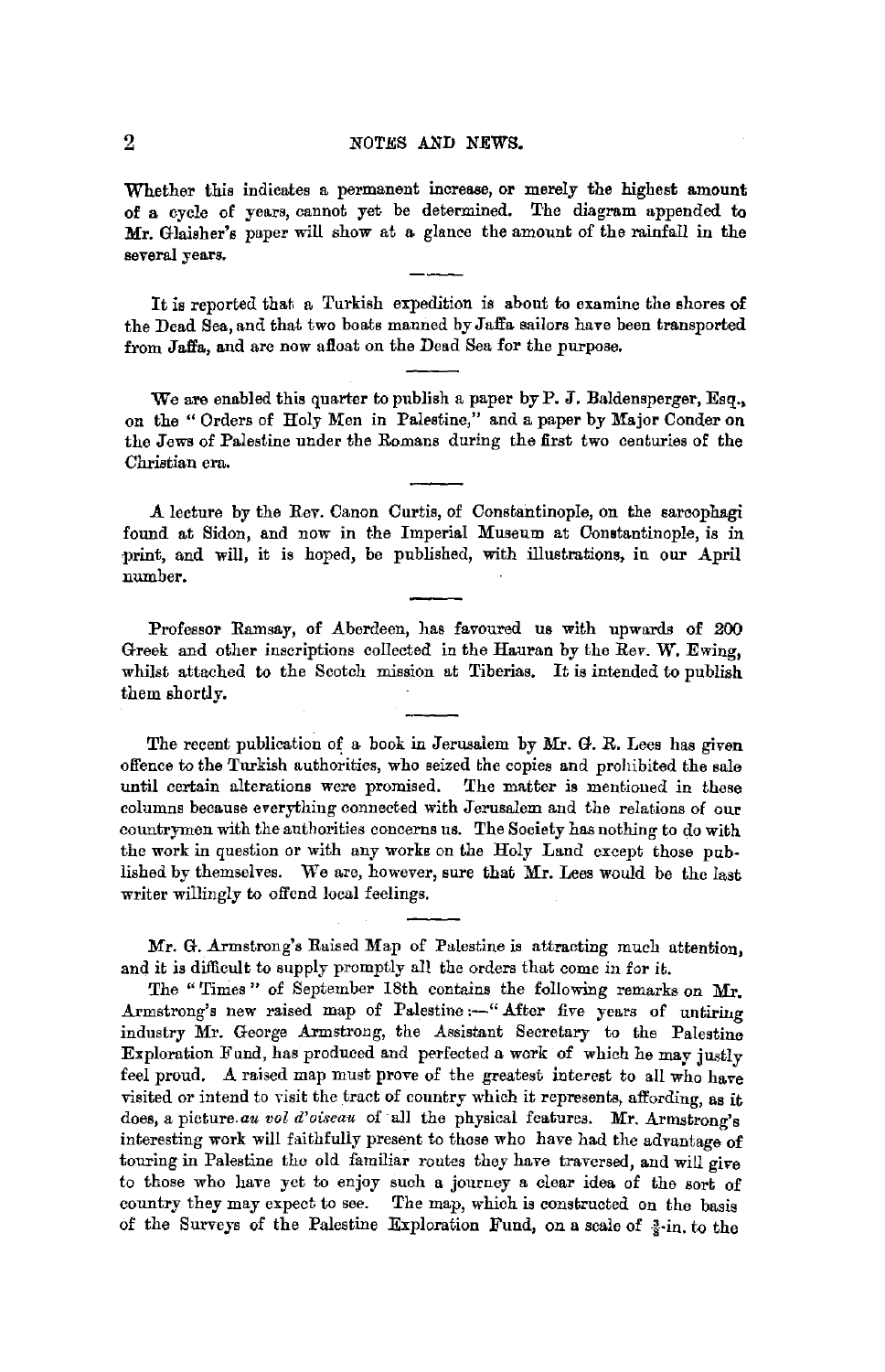mile, embraces the whole country from Boalbec to Kadesh Bamea, and shows nearly all that is known on the east of the Jordan. The natural features of the country stand out prominently, and show at a glance the relative proportion of the mountains, heights, valleys, and plains. The seas, lakes, marshes, and perennial streams are shown in blue, the watercourses on the plains and the main roads are marked by a grooved line, the Ola and New Testament sites in red, and the hills and plains in white. Names are given to the coast and a few inland towns, but other towns are numbered to correspond to a reference list of names. . The map measures 7 feet 6 inches by 4 feet. It will, perhaps, be specially interesting at the present time, when railway operations are going on in the country. The course of the new railway from Haifa to Damascus can be clearly traced, and the nature of the country it crosses can be seen at a glance. No doubt, too, the educational use to which the map will be put will be very considerable. Casts in fibrous plaster can now be had."

The "Jewish Chronicle" recently suggested that no Jewish school should be without a copy of the Raised Map. The same might also be said in reference to other schools, and especially Sunday Schools. With this map before the eye of the scholar a Bible lesson takes on quite **a** realistic character.

The construction of the Haifa-Damascus Railway is proceeding. By the kindness of Mr. Pilling, arrangements have been entered into for archæological discoveries made in the course of the works to be reported to the Fund, and, if necessary, to be carefully examined.

The Rev. Theodore E. Dowling, Jerusalem, asks for *reliable* information **as**  to the origin of the "Jerusalem Cross." Four theories of the early history of this cross are current in Jerusalem.

Can any date, prior to that of the Crusading Kingdom of Jerusalem, be assigned to it? *(See* page 81.)

The annual subscriptions for 1894 from the Presidency of Bombay, collected in November, 1893, by the Rev. Theodore E. Dowling, of Jerusalem, during his present tour through India, were received too late to appear in the January number of the *Quarterly Statement.* 

Index to the *Quarterly Statement.-A* new edition of the Index *to* the *Quarterly Statements* has been compiled. It embraces the years 1869 (the first issue of the journal) to the end of 1892. Contents:-Names of the Authors and of the Papers contributed by them; List of the Illustrations; and General Index. This Index will he found extremely useful. Price to subscribers to the Fund, in paper cover, 1s.  $6d$ ., in cloth,  $2s$ ,  $6d$ ., post free; non-subscribers, *2s.* and 3s.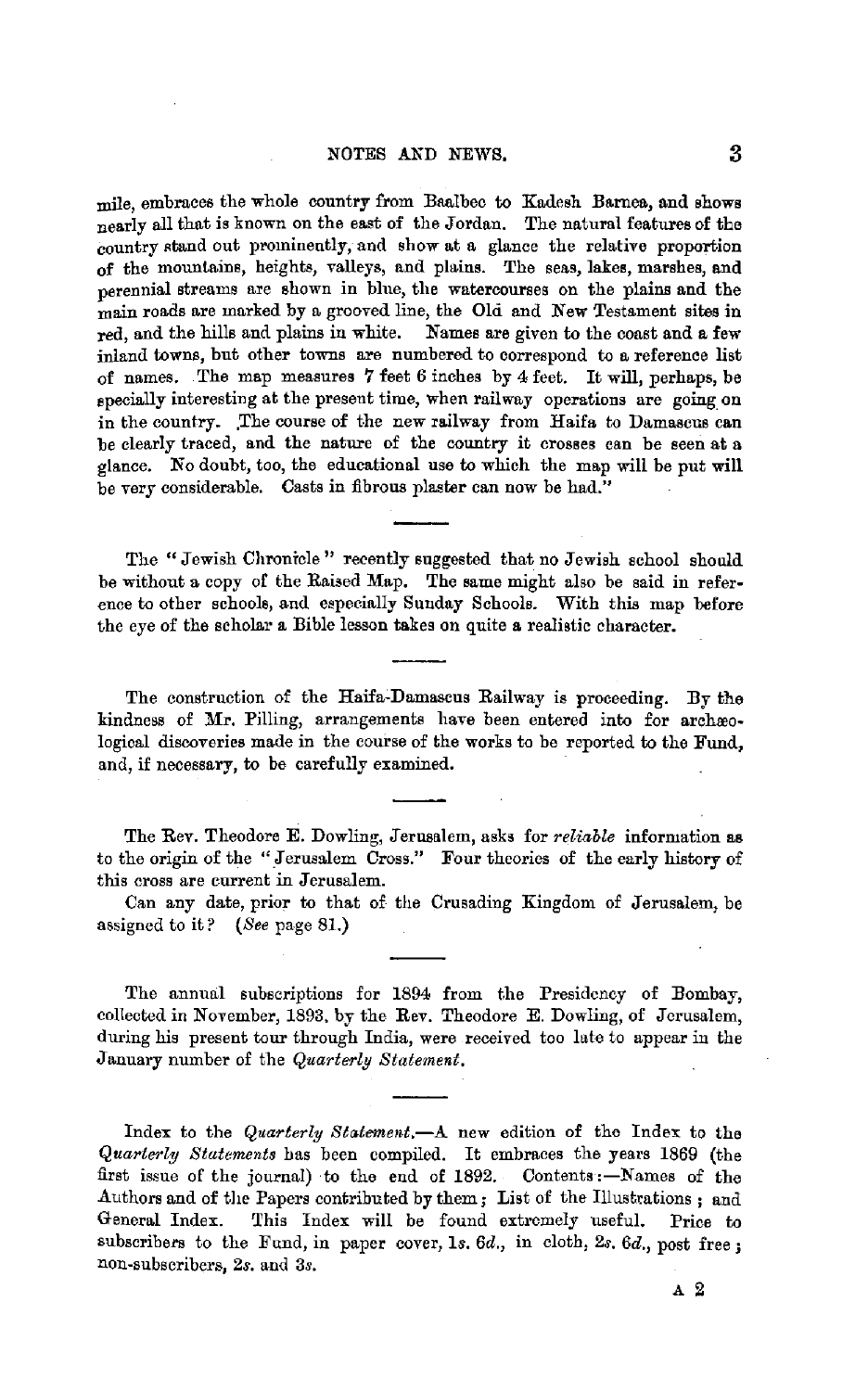#### 4 NOTES AND NEWS,

The following gentlemen have kindly consented to act as Honorary Local Secretaries :- The Rev. I. W. Johnson, M.A., Benthall, Broseley; The Rev. J.C. Newton, Kobe, Japan; The Rev. Thos. M. B. Patterson, Hamilton, N.B.; Professor James S. Riggs, Auburn Theological Seminary; The Rev. Jeremiah Zimmerman, Syracuse; Walter G. Webster, Esq., Providence.

The new railway from Jaffa to Jerusalem has been laid down on the sheets of the large and small maps. Copies of these sheets are now ready.

The museum of the Fund, at 24, Hanover Square, is now open to subscribers between the hours of 10 a.m. and 5 p.m., except on Saturdays, when it closes at 2 p.m.

The Committee have to acknowledge with thanks the following donations to the Library of the Fund :-

- " Pictured Palestine." By the Rev. James Neil, M.A. Published by James Nisbet and Co. From the Author.
- "Palestine Explored." By the Rev. James Neil, M.A. Published by James Nisbet and Co. From the Author.
- "Kissing." By the Rev. James Neil. Published by Simpkin, Marshall, and Co. From the Author.
- "Palestine Re-peopled." By the Rev. James Neil. Published by Lang Neil and Co. From the Author.
- "Pictures and Stories from the Holy Land." By the Rev. James Neil. Published by Lang Neil and Co. From the Author.
- "Bridal Song." By the Rev. James Neil, M.A. Published by Lang Neil and Co. From the Author.<br>"Strange Figures." By the Rev. Ja
- By the Rev. James Neil, M.A. Published by Lang Neil and Co. From the Author.
- "Strange Scenes." By the Rev. James Neil, M.A. Published by Lang Neil and Co. From the Author.
- "Palestine Life." By the Rev. James Neil, M.A. Published by Lang Neil and Co. From the Author.
- " Ægyptiaca." Comprising a catalogue of Egyptian Antiquities, by Sir Charles Nicholson, Bart., D.C.L., LL.D. Published by Harrison and Sons. From the Author.

" Baedeker's Palestine and Syria." From the Editor.

Pamphlets on "The Lycian Langnage," Royal Asiatic Society's Journal, October, 1891; "Dusratta's Hittite Letter," Royal Asiatic Society's Journal, October, 1892; "Notes on the Hittite Writing;" "Notes on Akkadian," Royal Asiatic Society's Journal, October, 1893. By Major C. R. Conder, D.C.L., R.E. From the Author.

The Committee will be glad to receive donations of Books to the Library of the Fund, which already contains many works of great value relating to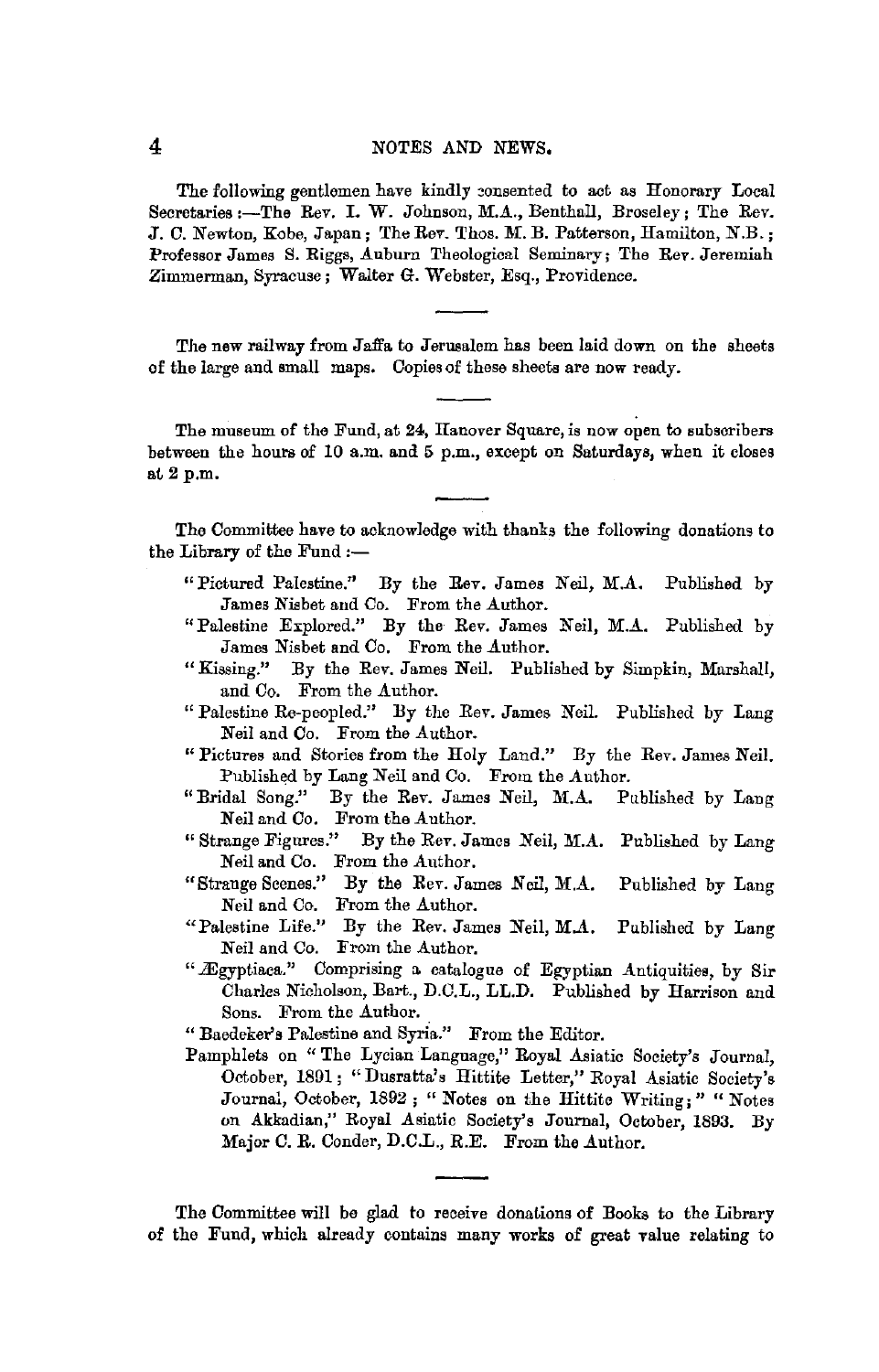:Palestine a\_nd other Bible Lands. *See* list of Books, July *Quarterly Statement,*  1893.

It may be well to mention that plans and photographs alluded to in the reports from Jerusalem and elsewhere cannot all be published, but all are preserved in the offices of the Fund, where they may be seen by subscribers.

The third and revised edition of "Heth and Moab" is now ready.

**A** new edition of "Twenty-one Years' Work" is in course of preparation, and will be brought down to date.

The first volume of the " Survey of Eastern Palestine," by Major Conder, has been issued to subscribers ; it is accompanied by a map of the portion of country surveyed, special plans, and upwards of 350 drawings of ruins, tombs, dolmens, stone circles, inscriptions, &c. The first 250 subscribers pay seven guineas for the three volumes; subscribers to the " Survey of Western Palestine " are privileged to have the volumes for this sum. The price will be raised, after 250 names are received, to twelve guineas. The Committee *are*  pledged never to let any copies be subscribed for under the sum of seven *guineas. A.* P. Watt and Son, 2, Paternoster Square, are the Sole Agents. The attention of intending subscribers is directed to the announcement in the last page of this number.

Mr. H. Chichester Hart's "Fauna and Flora of Sinai, Petra, and the **Wil.dy**  Arabah" has been completed and sent out to subscribers.

The translation of the first portion of M. Clermont-Ganneau's work, "Archreological Researches in Palestine," is completed. The second part, it is expected, will be in the hands of the translator soon.

The books now contained in the Society's publications comprise **an** amount of information on Palestine, and on the researches conducted in the country, which can be found in no other publications. It must never be forgotten that no single traveller, however well equipped by previous knowledge, can compete with a scientific body of explorers, instructed in the periods required, and provided with all the instruments necessary for carrying out their work. The books are the following *(the whole set* (1 *to* **7** *and* 9 *to* 18) *can be obtained by aubscribers to the Fund on application to the Head Office only (24, Hanover Square,* W.), *for* £3 *10s. 0d., carriage paid to ang part in the United Kingdom*   $\mathit{only}$ ) :-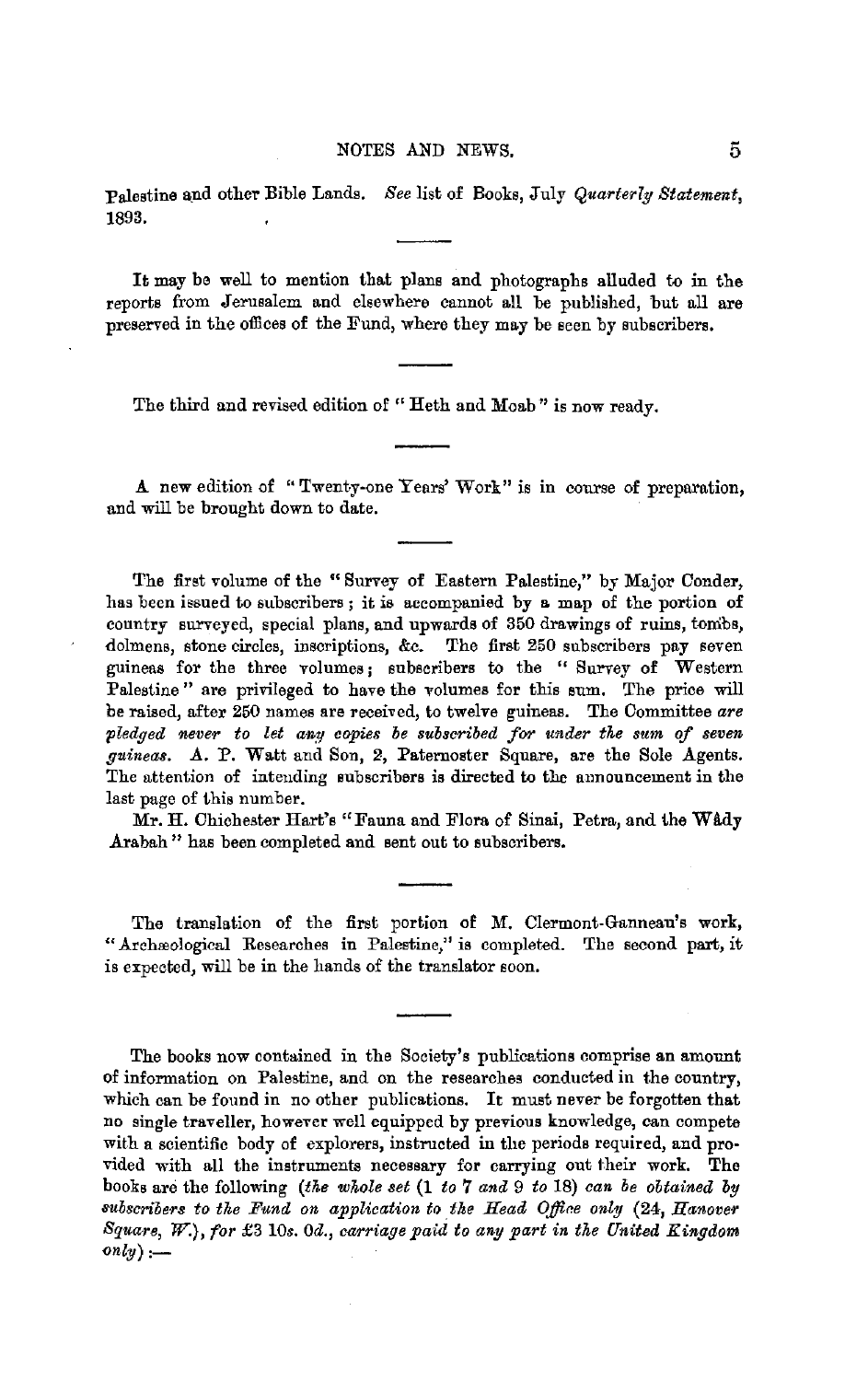By Major Conder, R.E.-

- (1) "Tent Work in Palestine."-A popular account of the Survey of Western Palestine, freely illustrated by drawings made by the author himself. This is not a dry record of the sepulchres, or a descriptive catalogue of ruins, springs, and valleys, but a continuous narrative full of observa· tions upon the manners and customs of the people, the Biblical associations of the sites, the Holy City and its memories, and is based upon a six years' experience in the country itself. No other modern traveller has enjoyed the same advantages as Major Conder, or has used his opportunities to better purpose.
- (2) "Heth and Moab."-Under this title Major Conder provides a narrative, as bright and as full of interest as "Tent Work," of the expedition for the *Survey of Eastern Palestine*. How the party began by a flying visit to North Syria, in order to discover the Holy City-Kadesh-of the children of Heth ; how they fared across the Jordan, and what dis· coveries they made there, will be found in this volume.
- (3) Major Conder's "Syrian Stone Lore."-This volume, the least known of Major Conder's works, is, perhaps, the most valuable. It attempts a task never before approached-the reconstruction of Palestine from its monuments. It shows what we should know of Syria if there were no Bible, and it illustrates the Bible from the monuments.
- {4) Major Conder's ".A.ltaie Inscriptions."-This book is an attempt to read the Hittite Inscriptions. The author has seen no reason to change his views since the publication of the work.
- (5) Professor Hull's "Mount Seir."-This is a popular account of the Geo• logical Expedition conducted by Professor Hull for the Committee of the Palestine Fund. The part which deals with the Valley of Arabah will be found entirely new and interesting.
- (6) Herr Schumacher's "Across the Jordan."
- (7) Herr Schumacher's "JauUn."-These two books must be taken in continuation of Major Conder's works issued as instalments of the "Survey of Eastern Palestine." They are full of drawings, sketches, and plans, and contain many valuable remarks upon manners and customs.

By Walter Besant, M.A.-

- (8) "The Memoirs of Twenty-one Years' Work."-This work is a popular account of the researches conducted by the Society during the twenty• one years of its existence. Out of print; new edition preparing.
- (9) Herr Schumacher's" Kh. Fahil." The ancient Pella, the first retreat of the Christians; with map and illustrations.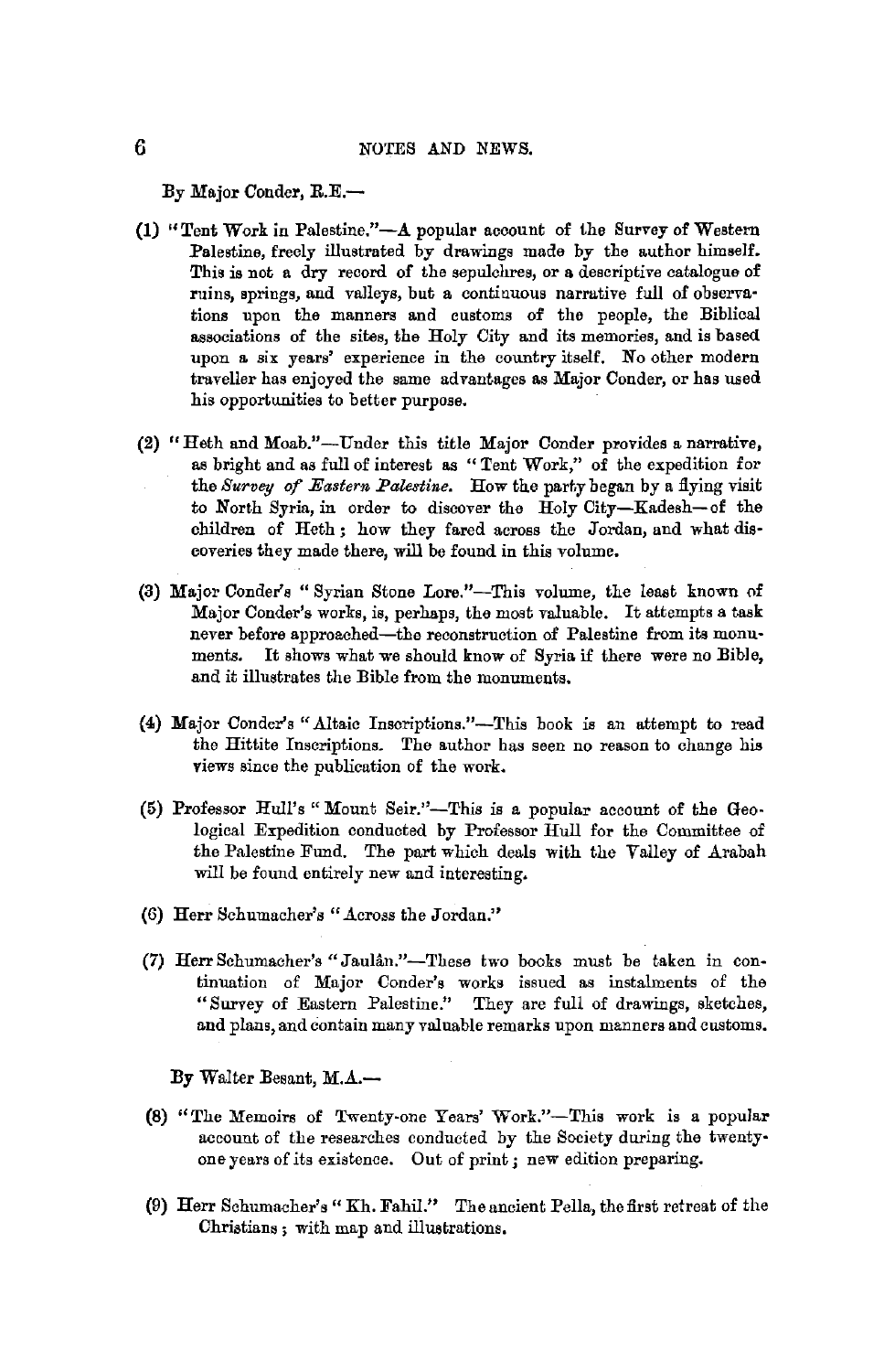By George Armstrong-

- (10) Names and Places in the Old and New Testament and Apocrypha. This is an index to all the names and places mentioned in the Bible and New Testament, with full references and their modern identifications, as shown on the new map of Palestine.
- (11) Besant and Palmer's "History of Jerusalem."-The "History of Jerusalem," which was originally published in 1871, and has long been completely out of print, covers a period and is compiled from materials not included in any other work, though some of the contents have been plundered by later works on the same subject. It begins with the siege by Titus and continues to the fourteenth century, including the Early Christian period, the Moslem invasion, the medieval pilgrims, the Mohammedan pilgrims, the Crusades, the Latin Kingdom, the victorious career of Saladin, the Crusade of Children, and many other little-known episodes in the history of the city and the country,
- (12) Northern 'Ajlûn "Within the Decapolis," by Herr Schumacher.

By Henry A. Harper-

(13) "The Bible and Modern Discoveries."-This work, written by a Member of the Executive Committee of the Palestine Exploration Fund, is an endeavour to present in a simple and popular, but yet a connected form, the Biblical results of twenty-two years' work of the Palestine Exploration Fund. The writer has also availed himself of the discoveries made by the American Expeditions and the Egyptian Exploration Fund, as well as discoveries of interest made by independent travellers.

The Bible story, from the call of Abraham to the Captivity, is taken, and details given of the light thrown by modern research on the sacred annals. Eastern customs and modes of thought are explained whenever the writer thought that they illustrated the text. This plain and simple method has never before been adopted in dealing with modem discovery.

To the Clergy and Sunday School Teachers, as well as to all those who love the Bible, the writer hopes this work will prove useful. He is personally acquainted with the land ; nearly all the places spoken **of** he has visited, and most of them he has moreover sketched or painted. It should be noted that the book is admirably adapted for the School or Village Library,

By Guy le Strange-

(14) "Palestine under the Moslems."-For a long time it had been desired by the Committee to present to the world some of the great hoards of information about Palestine which lie buried in the Arabic texts of the Moslem geographers and travellers of the Middle Ages. Some few of the works, or parts of the works, have been already translated into Latin, French, and German. Hardly anything has been done with them in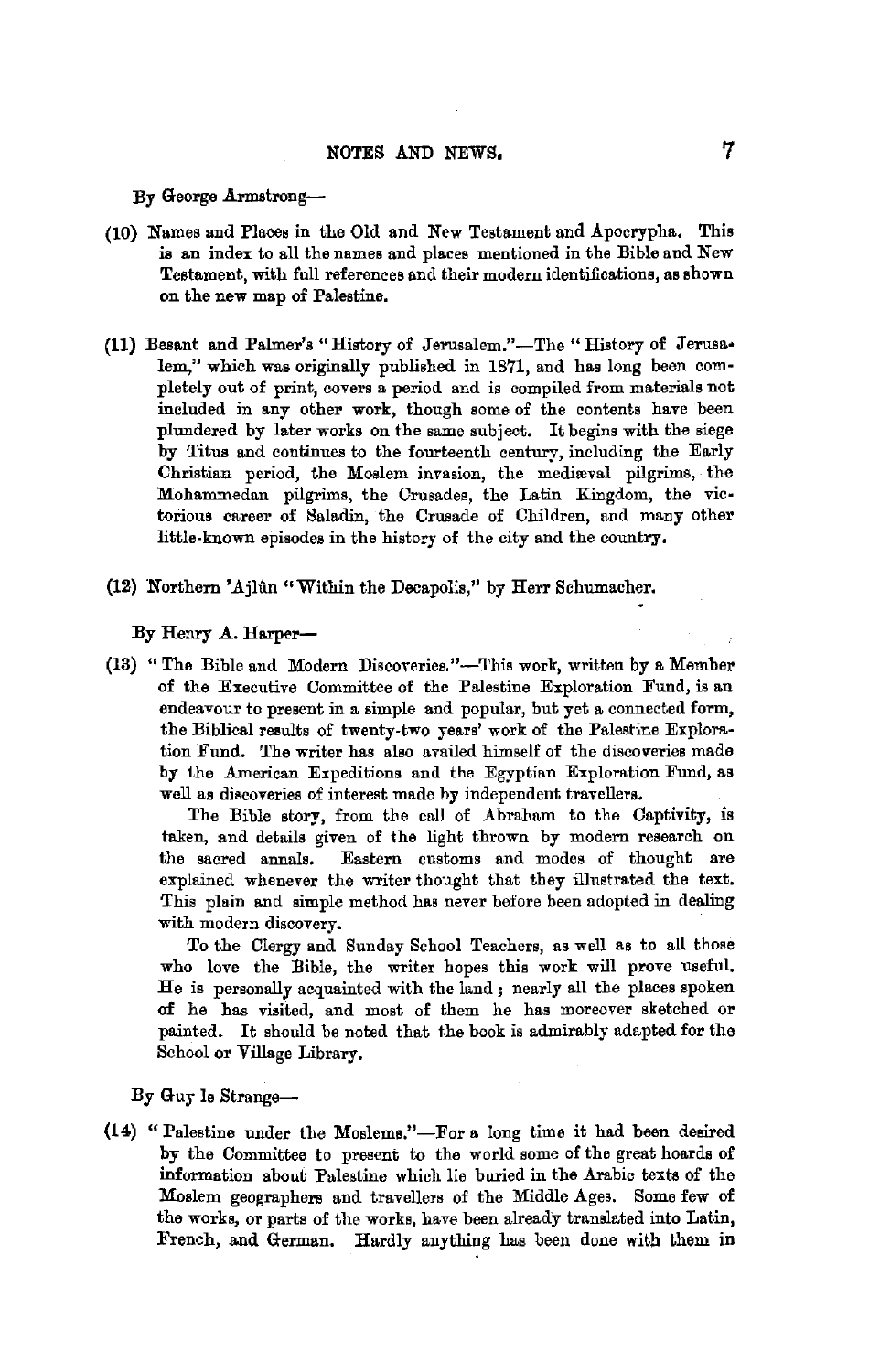English, and no attempt has ever been made to systematise, compare, and annotate them.

This has now been done for the Society by **Mr.** Guy le Strange, The work is divided into chapters on Syria, Palestine, Jerusalem, and Damascus, the provincial capitals and chief towns, and the legends related by the writers consulted. These writers begin with the ninth century and continue until the fifteenth. The volume contains maps and illustrations required for the elucidation of the text.

The Committee have great confidence that this work-so novel, so useful to students of mediæval history, and to all those interested in the continuous story of the Holy Land-will meet with the success which its learned author deserves.

.By W. M. Flinders Petrie-

(15), "Lachish" (one of the five strongholds of the Amorites).-An account of the *x*cavations conducted by Mr. Petrie in the spring of 1890, with view of Tell, plans and sections, and upwards of 270 drawings of the objects found.

By Trelawney Saunders-

- (16) "An Introduction to the Survey of Western Palestine, describing its Waterways, Plains, and Highlands, with special reference to the **Water**  Basin- $(Map. No. 10)$ ."
- **(17)** "The City and the Land."-A course of seven lectures on the work of the Fund, 2nd edition, with Plan of Jerusalem, according to Josephus, now ready.
- **(18)** "The Tell Amarna Tablets," including the one found at Lachish. **By**  Major C. R. Conder, D.C.L., R.E.

*The New Map of Palestine* (scale  $\frac{3}{2}$  of an inch to a mile).-Embraces both sides of the Jordan, and extends from Baalbek in the north to Kadesh **Bamea**  in the south. All the modern names are in black; over these are printed in red the Old Testament and Apocrypha names. The New Testament, Josephus, and Talmudic names are in blue, and the tribal possessions are tinted in colours, giving clearly all the identifications up to date. It is the most comprehensive map that has been published, and will be invaluable to universities, colleges, schools, &c.

It is published in 20 sheets, with paper cover; price to subscribers to the Fund, *24s.;* to the public, *£2.* It can be had mounted on cloth, rollers, and varnished for hanging. The size is 8 feet by 6 feet, The cost of mounting is extra *(see* Maps).

In addition to the 20-sheet map, the Committee have issued as a separate Map the 12 sheets (viz., Nos. 5-7, 9-11, 13-15, 20-22), which include the whole of Palestine as far north as Mount Hermon, and the districts beyond Jordan as far as they are surveyed. *See* key•map to the sheets.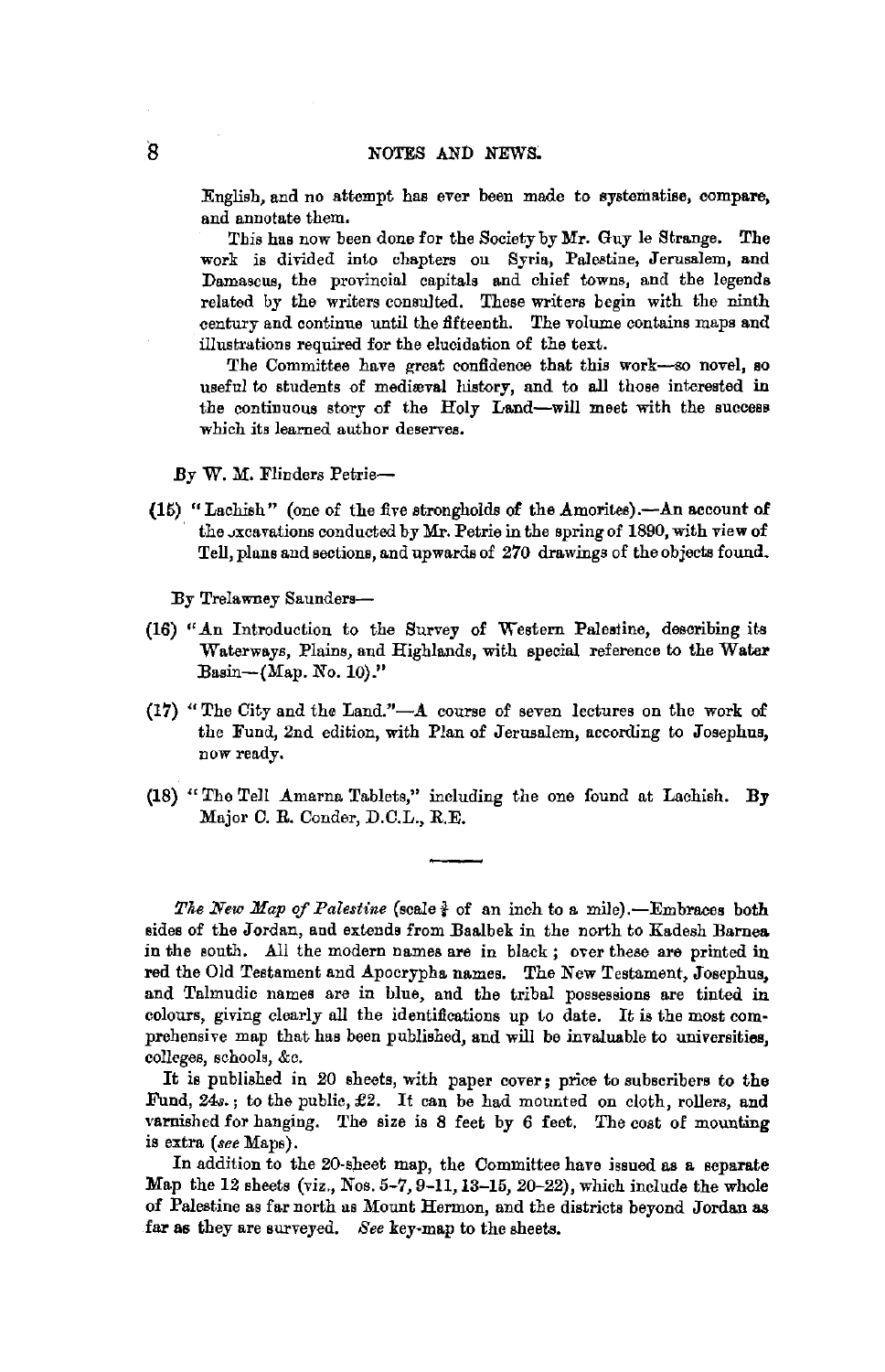The price of this map, in 12 sheets, in paper cover, to subscribers to tho Fund, 12s,  $6d.$ ; to the public, £1 1s.

The size of the map, mounted on cloth and roller for hanging, is  $4\frac{1}{3}$  feet by 6¾ feet.

Any single sheet of the map can be had separately, price, to subscribers of the Fund, ls. 6d. Mounted on cloth to fold in the pocket suitable for travelling, 2s. To the public 28. and 2s. 6d.

Single copies of these maps in sheets, with cover, can be sent by post to all foreign countries at an extra charge of 18.

*A copy of names and place8 in tke Old and New Testament, witk their modern identifications and full references, can be kad by subscribers with either <0f these maps at tke reduced price* ef 2s. *6d.* 

*New Raised Map of Palestine.-The* want has long been felt, and the wish often expressed, that a map showing the physical features of the Holy Land on **a.**  scale sufficiently large to show at a glance the relative proportions of the mountains, valleys, plains, &c., should be produced on the basis of the Surveys of the Palestine Exploration Fund.

This has now been accomplished by Mr. George Armstrong, Assistant Secretary to the Fund. The Raised Map embraces the whole country from Baalbek to Kadesh Barnea, and shows on the east of Jordan nearly all that is known. It is a reproduction in bold relief of the recently issued map, on the scale of three-eighths of an inch to the mile.

The seas, lakes, marshes, and perennial streams are in blue, the watercourses on the plains and main roads are marked by a grooved line, the Old and New Testament sites in red, and the plains and hills are in white.

Names are given to the coast towns and a few of the inland ones; the others have numbers corresponding with a reference sheet. The map measures **7** feet 6 inches by 4 feet, and is on view at the Office of the Fund, 24, Hanover Square.

Casts of this Map in fibrous plaster, partly coloured and framed, can **be**  had for *£7* 7s. by Subscribers to the Fund, fully coloured £10 10s.; to the public, £10 *10s.* and £13 13s.

Photographs of the Raised Map are now ready. Size,  $16\frac{1}{2}$  inches by  $8\frac{1}{2}$  inches, price 5s.; 8 inches by 4½ inches, ls.

Subscribers to the Palestine Pilgrims' Text Society will shortly receive the Annual Report for the past year. The "Anonymous Pilgrims" is ready, and will be issued shortly.

The following are a few of the translations in hand :- Brocardus; Qualiter sita est Civitas Ierusalem ; also extracts from various early writers illustrating topographical details of Jerusalem and the Holy Land, viz., Aristeas, Hecataeus, Origen, Cyril, St. Jerome, The Patriarch Sophronius, &c.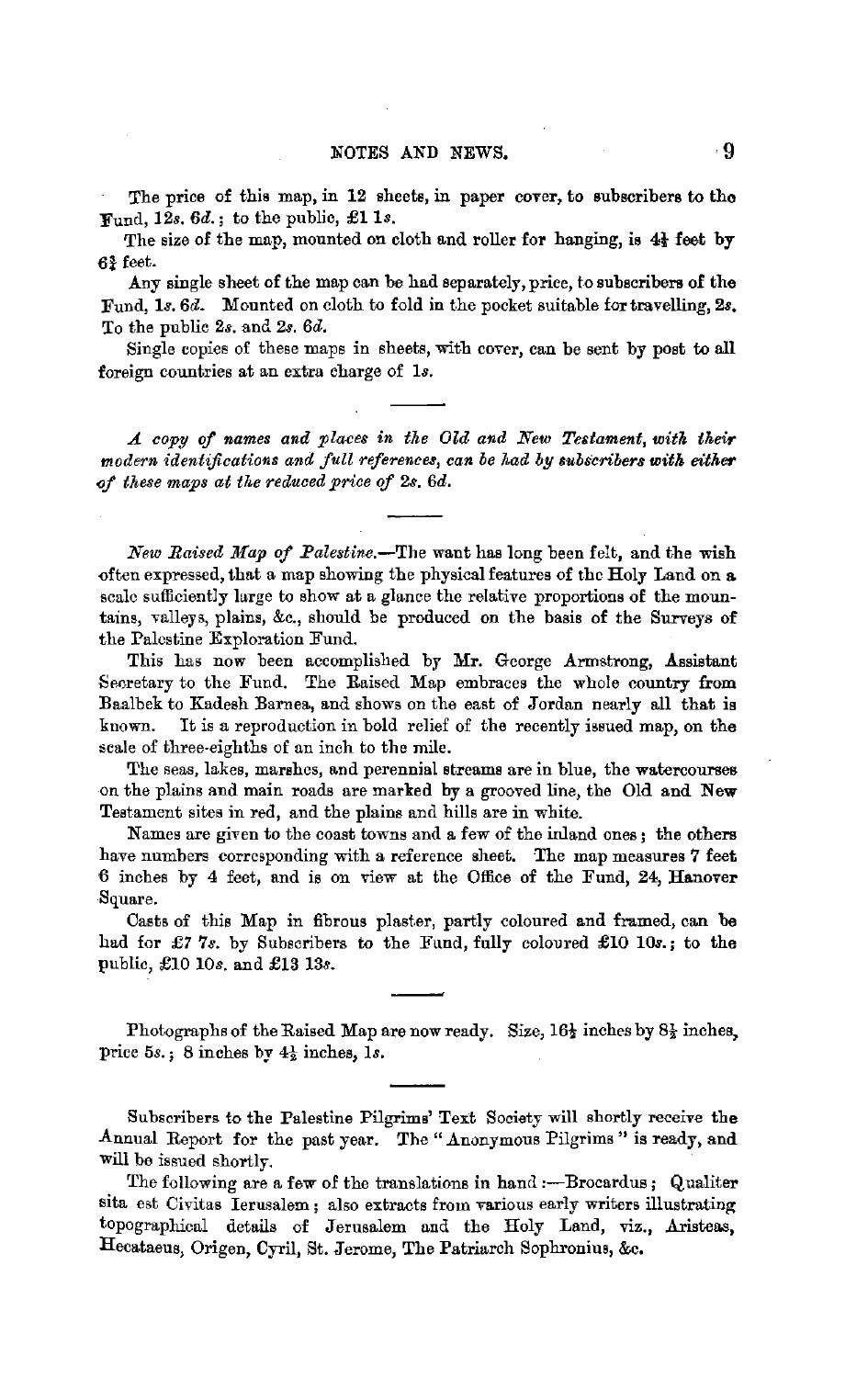Branch Associations of the Bible Society, all Sunday School Unions within **the** Sunday School Institute, the Sunday School Union, and the Wesleyan Sunday School Institute, will please observe that by a special Resolution of the Committee they will henceforth be treated as subscribers and be allowed to purchase the books and maps (by application only to the Secretary) at reduced price.

The income of the Society, from September 18th, 1893, to December 20th, 1893, was-from annual subscriptions and donations, including Local Societies, £549 *3s.* 8d.; from all sources-£734 *IOs. lld.* The expenditure during the same period was £640 *17s. 5d.* On December 22nd the balance in the Bank was £343 *16s. 4d.* 

Subscribers are requested to note that the following cases and casts can behad by application to the Assistant Secretary at the Office of the Fund:-

Cases for binding Herr Schumacher's "JauUn," *ls.* each.

Cases for binding the *Quarterly Statement*, in green or chocolate, 1s. each. Cases for binding "Abila," "Pella," and "'Ajlun" in one volume, **ls.** each.

Casts of the Tablet with a Cuneiform Inscription found at Tell el Hesy, price *2s. 6d.* each.

Casts of the Ancient Hebrew Weight brought by Dr. Chaplin from Samaria, price *2s. 6d.* each.

Casts of an Inscribed Weight or Bead from Palestine, forwarded by Professor Wright, Cambridge, Mass., U.S.A., price *Is.* each.

Photographs of Tell el Hesy, showing the excavations, price ls. each.

Back numbers of the *Quarterly Statement.-ln* order to make up complete sets, the Committee will be very glad to receive any of the following numbers :-

No. II, 1869; Nos. VI and VII, 1870; No. III, 1871; January ard April, 1872; October, 1873; January, 1874; January and October, 1875; January, 1883, and January, 1886.

While desiring to give every publicity to proposed identifications and other theories advanced by officers of the Fund and contributors to the pages of the *Quarterly Statement,* the Committee wish it to be distinctly understood that by publishing them in the *Quarterly Statement* they neither sanction nor adopt them,

Subscribers who do not receive the *Quarterly Statement* regularly are asked to send a note to the Secretary. Great care is taken to forward each number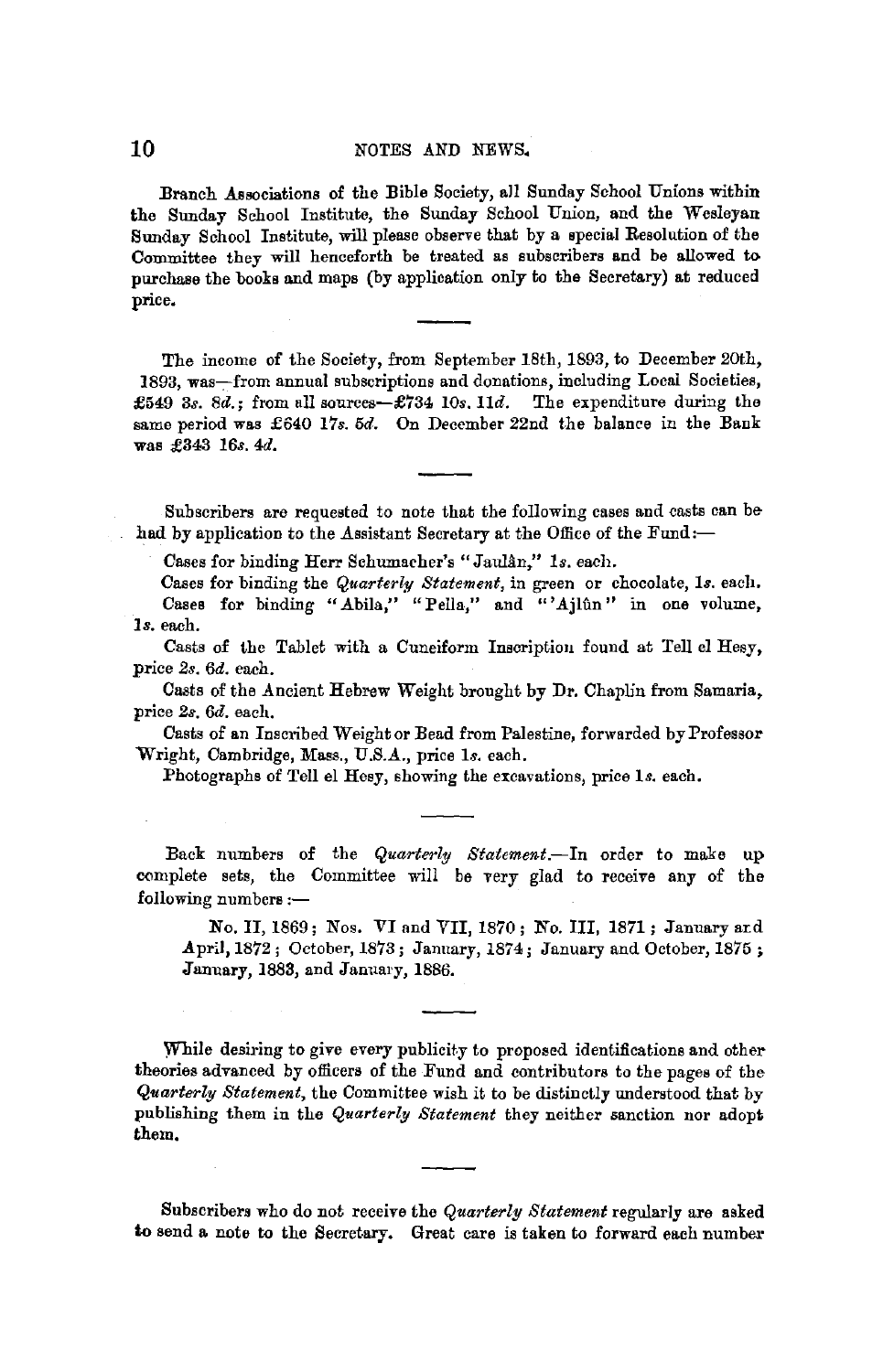to all who are entitled to receive it, but changes of address and other causes give rise occasionally to omissions.

The authorised lecturers for the Society are-

The Rev. Thomas Harrison, F.R.G.S., Hillside, Benenden, Staplehurst, Kent. His subjects are as follows :-

- **(1)** *Research and JJiscovery in the Holy Land.*
- (2) In the Track of the Israelites from Egypt to Canaan.
- (3) *Bible Scenes in the Light of Modern Science.*
- (4) *Eastern Palestine.*
- (5) *The Dead Sea and the Cities of the Plain.*
- The Rev. J. R. Macpherson, B.D., Kinnaird Manse, Inchture, N.B. His subjects are as follows:-
	- (1) *The Work ofthe Palestine Exploration Fund.*
	- (2) *The Survey* ef *Palestine.*
	- (8) *The City of Jerusalem.*
	- (4) *Eastern Palestine.*
	- (5) *Calvary and the Church of the Holy Sepulchre.*
- The Rev. J. Llewelyn Thomas, M.A., Briton Ferry, Glamorganshire, South Wales. His subjects are as follows :-
	- (1) *Explorations in Judea.*
	- (2) *Research and JJiscovery in Samaria and Galilee.*
	- (3) *In Bible Lands; a Narrative of Personal Experiences.*
	- (4) *The Reconstruction of Jerusalem.*
	- (5) *Problems of Palestine,*

The Rev. Charles Harris, St. Lawrence, Ramsgate-

- (1) *Modern JJiscoveries in Palestine.*
- (2) *Stories in Stones; or, New Light on the Old Testament.*
- Professor Theodore F. Wright, Ph.D., Cambridge, Mass., Honorary General Secretary of the Palestine Exploration Fund for the United States. His subjects are as follows:--
	- (1) *The Building of Jerusalem.*
	- (2) *The Overthrow of Jerusalem.*
	- (3) *Tke Progress of the Palestine Exploratfon.*